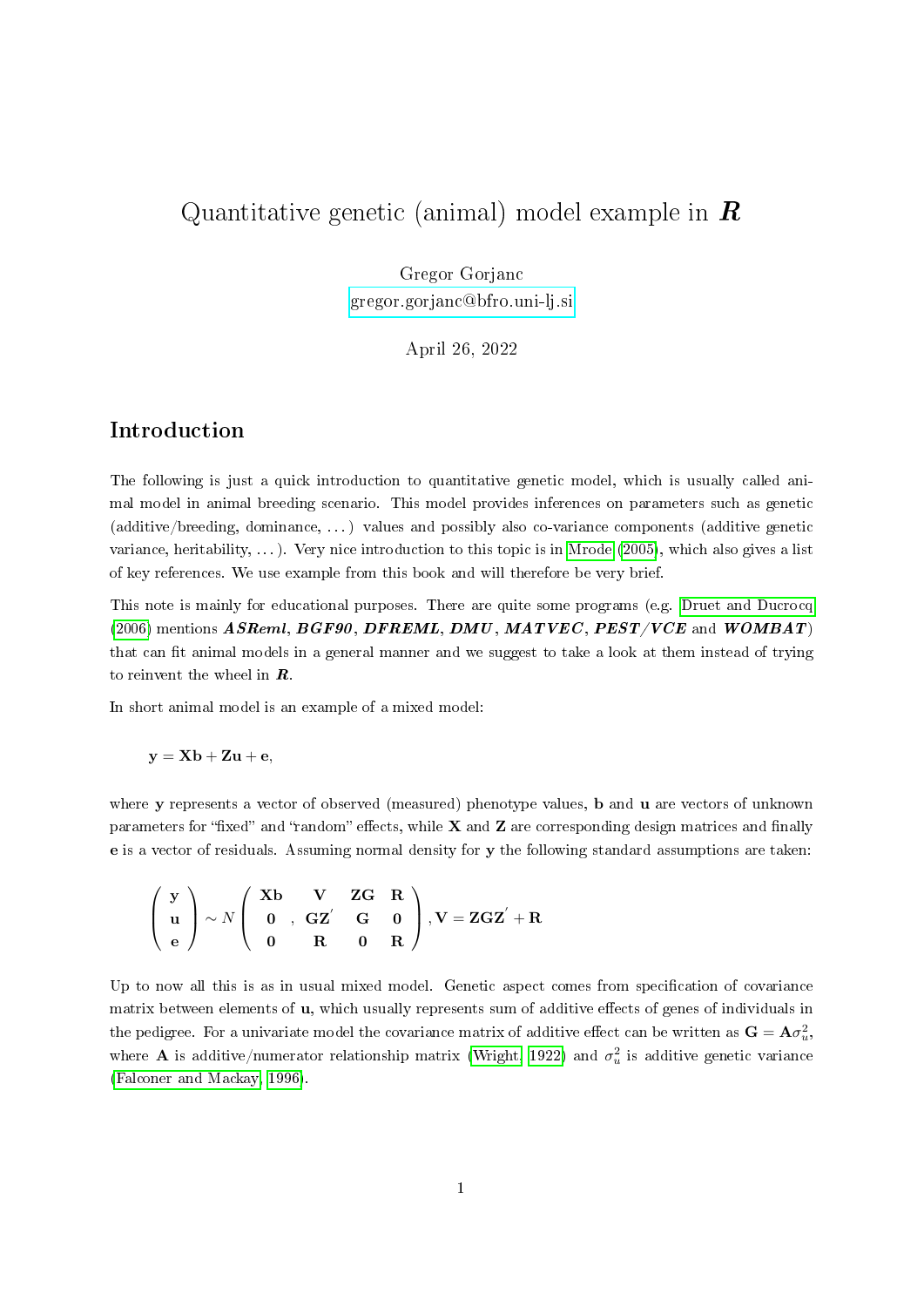#### Mixed model equations (MME)

Solution for **b** i.e. (E)BLUE and **u** i.e. (E)BLUP can be obtained from [\(Henderson, 1949;](#page-5-2) [Goldberger,](#page-5-3) [1962;](#page-5-3) [Henderson, 1963\)](#page-5-4):

$$
\hat{\mathbf{b}} = \left(\mathbf{X}\mathbf{V}^{-1}\mathbf{X}\right)^{-} \mathbf{X}\mathbf{V}^{-1}\mathbf{y},
$$

and

$$
\hat{\mathbf{u}} = \mathbf{GZ}'\mathbf{V}^{-1}\left(\mathbf{y} - \mathbf{X}\hat{\mathbf{b}}\right),\,
$$

but in a case with a lot of records the size of  $V$  is huge and its direct inverse prohibitive if possible at all. [Henderson](#page-5-5) [\(1950\)](#page-5-5) presented the solution to this problem with so called mixed model equations:

$$
\left(\begin{array}{cc}\nX^{'}R^{-1}X & X^{'}R^{-1}Z \\
Z^{'}R^{-1}X & Z^{'}R^{-1}Z+G^{-1}\n\end{array}\right)\left(\begin{array}{c}\n\hat{b} \\
\hat{u}\n\end{array}\right)=\left(\begin{array}{c}\nX^{'}R^{-1}y \\
Z^{'}R^{-1}y\n\end{array}\right).
$$

### Data

We will use pedigree and data example from [Mrode](#page-5-0) [\(2005\)](#page-5-0). Example shows a beef breeding scenario with 8 individuals (animals), where 5 of them have phenotype records (pre-weaning gain in kg) and 3 three of them are without records and link others through the pedigree.

```
> library(GeneticsPed)
> data(Mrode3.1)
> (x <- Pedigree(x=Mrode3.1, subject="calf", ascendant=c("sire", "dam"),
+ ascendantSex=c("Male", "Female"), sex="sex"))
 calf sex sire dam pwg
1 S4 Male S1 <NA> 4.5
2 S5 Female S3 S2 2.9
3 S6 Female S1 S2 3.9
4 S7 Male S4 S5 3.5
5 S8 Male S3 S6 5.0
```
### The model

For this baby BLUP example we will postulate the following model:

$$
y_{ij} = s_i + a_j + e_{ij},
$$

where  $y_{ij}$  is pre-weaning gain (kg) of calf j of sex j;  $s_i$  are parameters of sex effect, while  $a_j$  are parameters of additive genetic effect for pre-weaning gain and finally  $e_{ij}$  is residual. Variances for  $a_j$  and  $e_{ij}$  are assumed as  $\mathbf{G} = \mathbf{A}\sigma_a^2$  with  $\sigma_a^2 = 20$   $kg^2$  and  $\mathbf{R} = \mathbf{I}\sigma_e^2$  with  $\sigma_e^2 = 40$   $kg^2$ .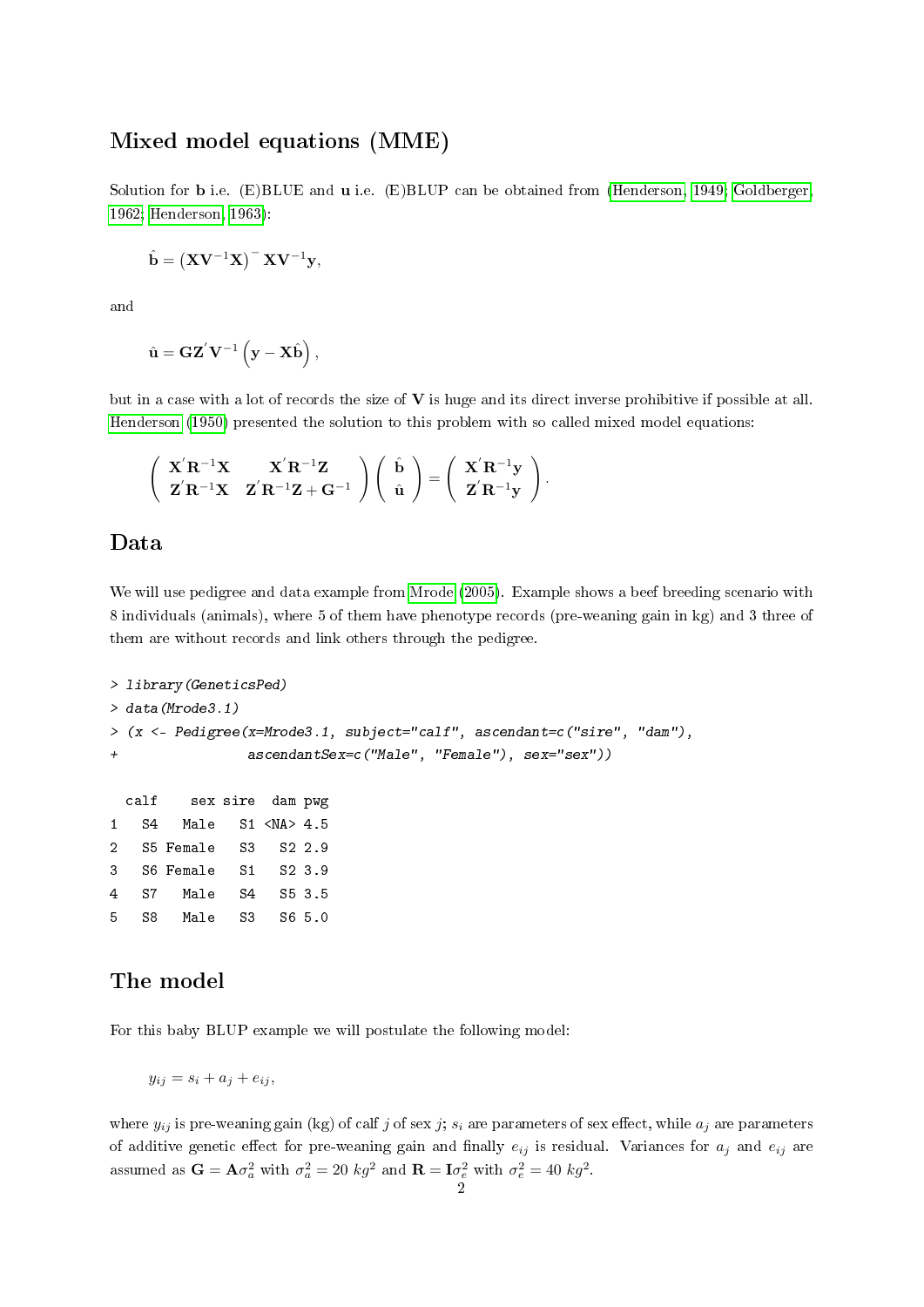# Setting up the MME

Observed/measured phenotype records:

 $>$  (y <-  $x$pwg$ ) [1] 4.5 2.9 3.9 3.5 5.0 Design matrix  $(X)$  for sex effect:  $> X < -$  model.matrix( $\sim x$ \$sex - 1)  $> t(X)$ 1 2 3 4 5 x\$sexFemale 0 1 1 0 0 x\$sexMale 1 0 0 1 1 attr(,"assign") [1] 1 1 attr(,"contrasts") attr(,"contrasts")\$`x\$sex` [1] "contr.treatment"

Design matrix  $(Z)$  for additive genetic effect. Note that first three columns do not have indicators since these columns are for individuals without phenotype records and apear in the model only through the pedigree.

> (Z <- model.matrix(object=x, y=x\$pwg, id=x\$calf)) S2 S1 S3 S4 S5 S6 S7 S8 1 0 0 0 1 0 0 0 0 2 0 0 0 0 1 0 0 0 3 0 0 0 0 0 1 0 0 4 0 0 0 0 0 0 1 0 5 0 0 0 0 0 0 0 1

Left hand side (LHS) of MME without  $\mathbf{G}^{-1}$ :

```
> LHS <- rbind(cbind(t(X) \frac{9}{8} *\frac{7}{8} X, t(X) \frac{9}{8} *\frac{7}{8} Z),
+ cbind(t(Z) \frac{9}{2} \frac{1}{2} \frac{1}{2} \frac{1}{2} \frac{1}{2} \frac{1}{2} \frac{1}{2} \frac{1}{2} \frac{1}{2} \frac{1}{2} \frac{1}{2} \frac{1}{2} \frac{1}{2} \frac{1}{2} \frac{1}{2} \frac{1}{2} \frac{1}{2} \frac{1}{2} \frac{1}{2} \frac{1}{2} \frac{1}{2}> ## or more efficiently
> (LHS <- rbind(cbind(crossprod(X), crossprod(X, Z)),
+ cbind(crossprod(Z, X), crossprod(Z))))
```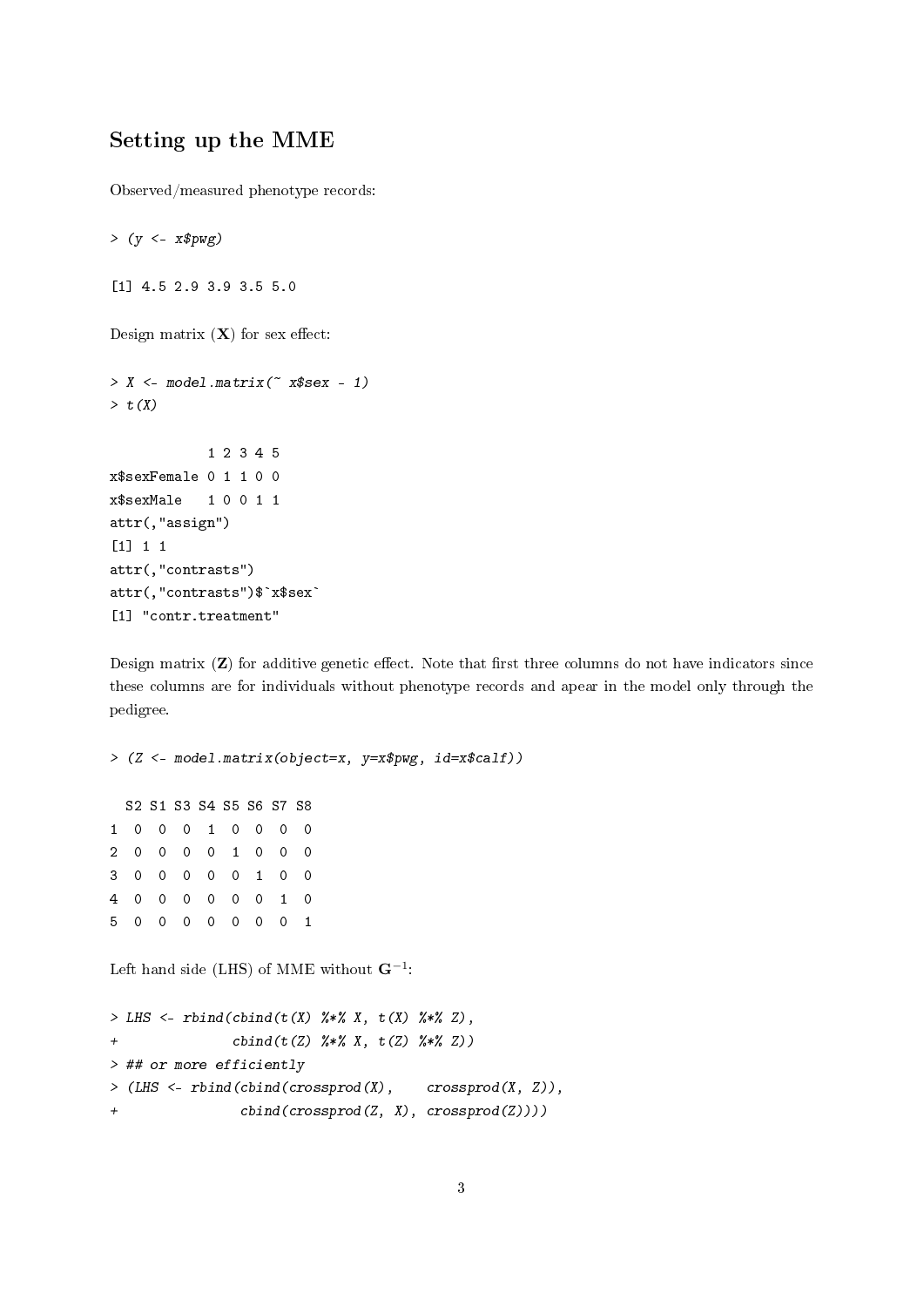x\$sexFemale x\$sexMale S2 S1 S3 S4 S5 S6 S7 S8 x\$sexFemale 2 0 0 0 0 0 1 1 0 0 x\$sexMale 0 3 0 0 0 1 0 0 1 1 S2 0 0 0 0 0 0 0 0 0 0 0 S1 0 0 0 0 0 0 0 0 0 0 S3 0 0 0 0 0 0 0 0 0 0 S4 0 1 0 0 0 1 0 0 0 0 S5 1 0 0 0 0 0 1 0 0 0 S6 1 0 0 0 0 0 0 1 0 0 S7 0 1 0 0 0 0 0 0 1 0 S8 0 1 0 0 0 0 0 0 0 1 and adding  $\mathbf{G}^{-1}$ , which is in this case  $\mathbf{A}^{-1}\alpha$  and  $\alpha = \frac{\sigma_e^2}{\sigma_a^2} = \frac{40}{20} = 2$ . > ## We want Ainv for all individuals in the pedigree not only individuals > ## with records  $> x < -$  extend(x) > Ainv <- inverseAdditive(x=x) > sigma2a <- 20  $>$  sigma2e  $<-40$ > alpha <- sigma2e / sigma2a  $> q \leq n$ Individual(x)  $> p \leq - nrow(LHS) - q$ >  $(LHS[(p + 1):(p + q), (p + 1):(p + q)]$  <-+ LHS $[(p + 1):(p + q), (p + 1):(p + q)]$  + Ainv \* alpha) S2 S1 S3 S4 S5 S6 S7 S8 S2 4 1.000000 1 0.000000 -2 -2 0 0 S1 1 3.666667 0 -1.333333 0 -2 0 0 S3 1 0.000000 4 0.000000 -2 1 0 -2 S4 0 -1.333333 0 4.666667 1 0 -2 0 S5 -2 0.000000 -2 1.000000 6 0 -2 0 S6 -2 -2.000000 1 0.000000 0 6 0 -2 S7 0 0.000000 0 -2.000000 -2 0 5 0 S8 0 0.000000 -2 0.000000 0 -2 0 5 Right hand side (RHS) of MME: > RHS <-  $rbind(t(X)$  %\*%  $y$ , +  $t(Z)$   $\frac{9}{8}*$   $\frac{9}{8}$   $\frac{9}{8}$   $\frac{19}{8}$ > ## or more efficiently > RHS  $\leftarrow$  rbind(crossprod(X, y), + crossprod(Z, y))  $> t(RHS)$ x\$sexFemale x\$sexMale S2 S1 S3 S4 S5 S6 S7 S8 [1,] 6.8 13 0 0 0 4.5 2.9 3.9 3.5 5

4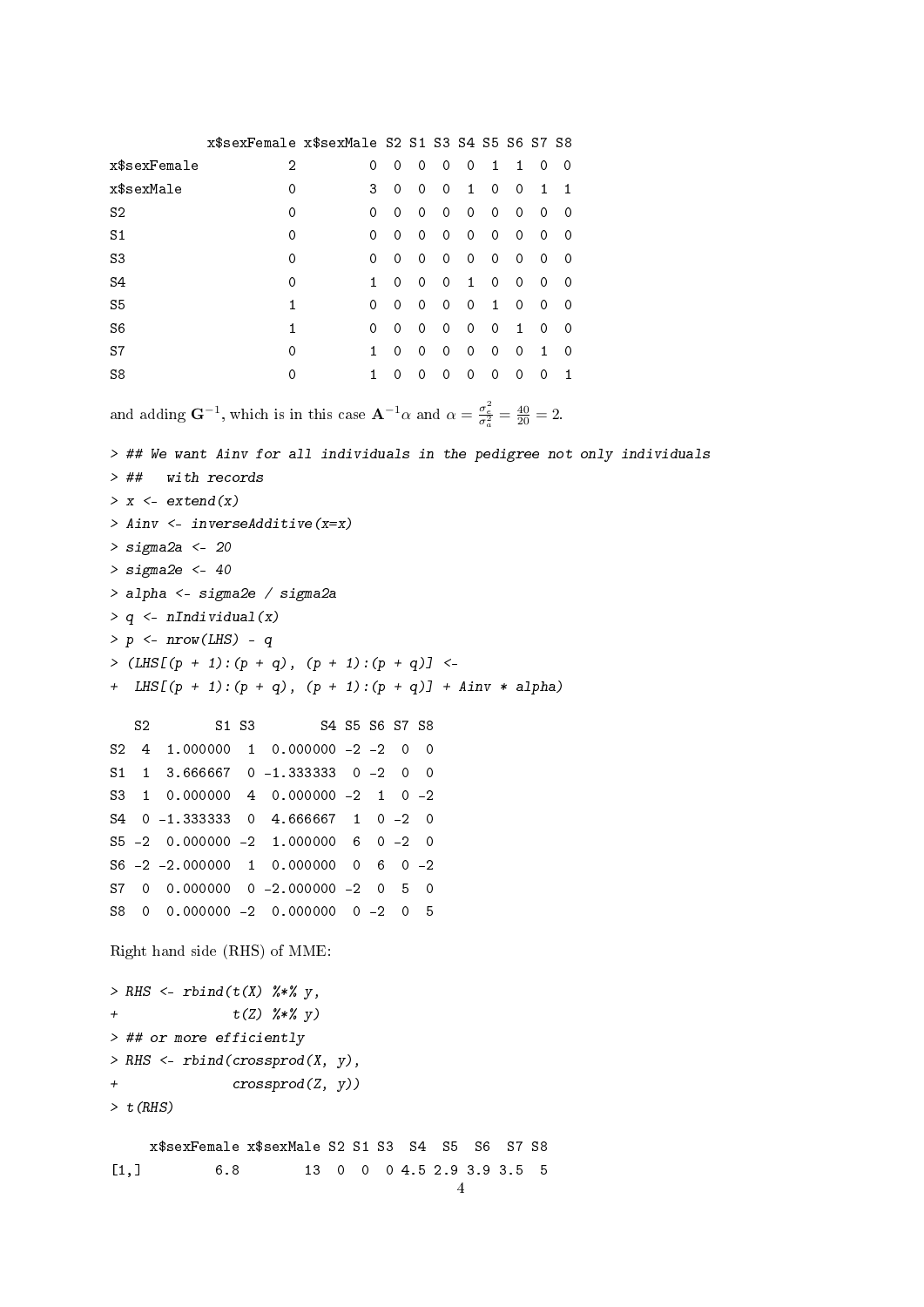### Solution

```
> sol <- solve(LHS) %*% RHS
> ## or more efficiently
> sol <- solve(LHS, RHS)
> t(sol)
```
x\$sexFemale x\$sexMale  $S2$  S1 S3 S4 S5 [1,] 3.40443 4.358502 -0.0187701 0.09844458 -0.0410842 -0.008663123 -0.1857321 S6 S7 S8 [1,] 0.1768721 -0.2494586 0.1826147

That's all folks! Well, all for the introduction. There are numerous issues covered in the literature. A good starting point is [Mrode](#page-5-0) [\(2005\)](#page-5-0) as already mentioned in the beginning.

## R Session information

> toLatex(sessionInfo())

- R version 4.2.0 RC (2022-04-21 r82226), x86\_64-pc-linux-gnu
- Locale: LC\_CTYPE=en\_US.UTF-8, LC\_NUMERIC=C, LC\_TIME=en\_GB, LC\_COLLATE=C, LC\_MONETARY=en\_US.UTF-8, LC\_MESSAGES=en\_US.UTF-8, LC\_PAPER=en\_US.UTF-8, LC\_NAME=C, LC\_ADDRESS=C, LC\_TELEPHONE=C, LC\_MEASUREMENT=en\_US.UTF-8, LC\_IDENTIFICATION=C
- Running under: Ubuntu 20.04.4 LTS
- Matrix products: default
- BLAS: /home/biocbuild/bbs-3.16-bioc/R/lib/libRblas.so
- LAPACK: /home/biocbuild/bbs-3.16-bioc/R/lib/libRlapack.so
- Base packages: base, datasets, grDevices, graphics, methods, stats, utils
- Other packages: GeneticsPed 1.59.0, MASS 7.3-57
- Loaded via a namespace (and not attached): combinat 0.0-8, compiler 4.2.0, gdata 2.18.0, genetics 1.3.8.1.3, gtools 3.9.2, mvtnorm 1.1-3, tools 4.2.0

## References

- <span id="page-4-0"></span>Druet, T. and Ducrocq, V. (2006). Innovations in software packages in quantitative genetics. In  $8th$ World Congress on Genetics Applied to Livestock Production, Belo Horizonte, 2006-08-13/18. Brazilian Society of Animal Breeding. Communication 27-10.
- <span id="page-4-1"></span>Falconer, D. S. and Mackay, T. F. C. (1996). *Introduction to Quantitative Genetics*. Longman, Essex, U.K., 4th ed. edition.